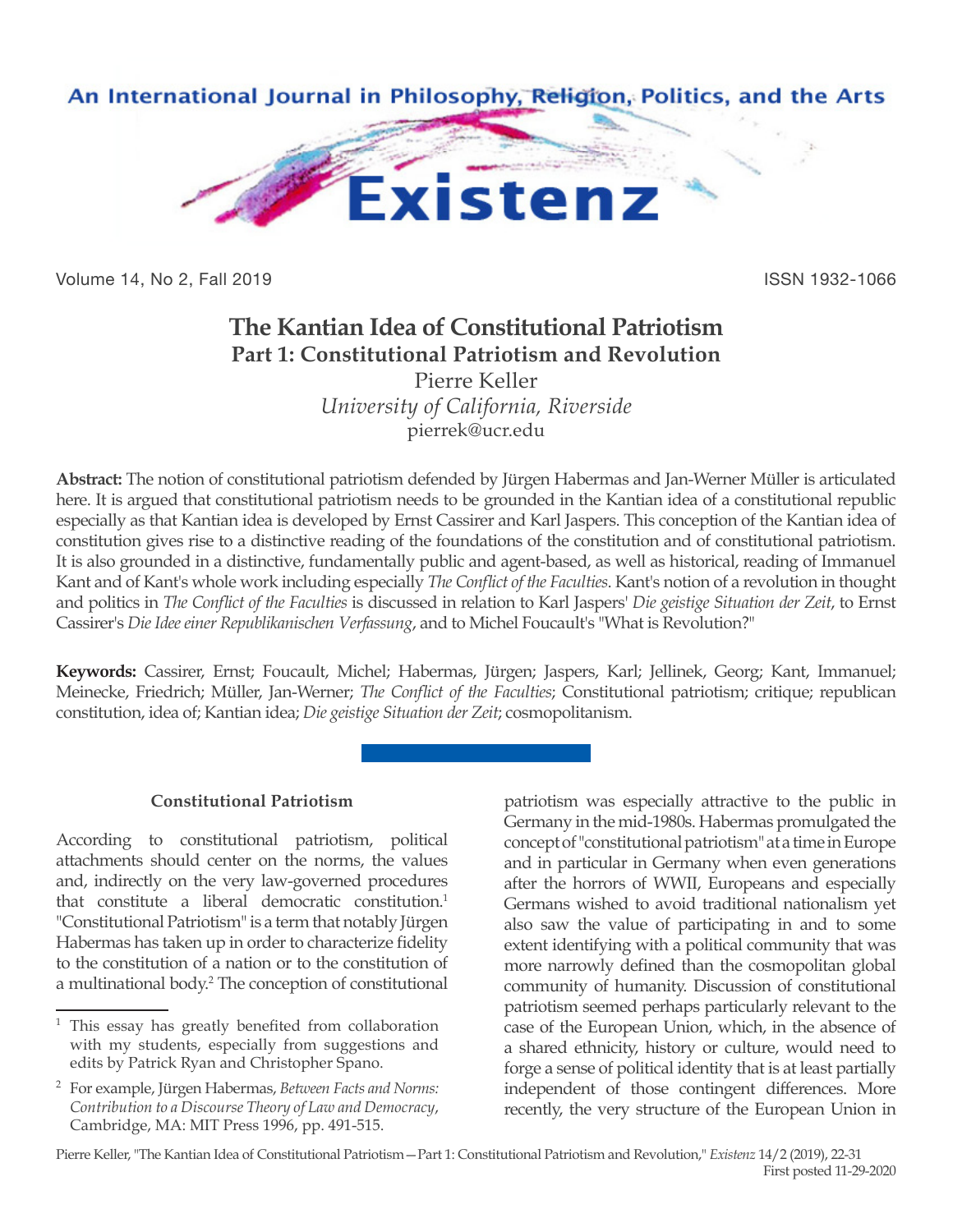the allegiance of its member states to its constitutional structure has come under attack with the threat of the Greek exit from the European Union and shortly thereafter the realization of the exit of Great Britain from the European Union. But even the more unitary structure of a Great Britain, Spain, Belgium, and Germany and other member nations of the European Union has come under increased pressure from the many fundamental ethnic, racial, cultural, and political divergences that lie just below the surface of the national identity that those nations initially seemed to present to the outside world and that they have forged or reforged in the wake of World War II.<sup>3</sup> In sympathy with Habermas, Jan-Werner Müller defends the notion that political attachment can be based on liberal norms rather than on ethnic or so-called racial ties.<sup>4</sup> Ties of blood or race are based on false and destructive mythology. And even ethnic, religious or other social ties are not an adequate basis for a modern state, as they rely on too much homogeneity of ethnic, cultural, and or religious background. For Müller, constitutional patriotism does not mean ignoring history or ethnicity in defining a political community. Critics of the concept of constitutional patriotism, such as, for example, Andrea Baumeister,<sup>5</sup> have falsely suggested that the notion of constitutional patriotism commits one to ignoring such substantive social commitments. Instead, Müller argues, the ethnically, culturally and religiously diverse background of the population of a country is compatible with the unification of those differences under a constitution-based sense of national identity. This national identity is one that is not tied to uniformity of religious, cultural or ethnic backgrounds, but it is based on a loyalty to the constitution that governs the state and the people living in that nation. People of very diverse backgrounds can be brought together by the idea of loyalty to a constitution. Constitutional patriotism is taken by Müller to mediate between the universal and the particular, yet it requires a background theory of

justice and a common form of mutual respect among free and equal citizens. Such mutual respect necessarily involves agreement on lawmaking procedures. Those procedures of lawmaking are themselves capable of containing disagreement. Those procedures and the space for agreement and disagreement that they institute provide the basis for a common constitutional culture. That shared constitutional culture generates allegiance through judgments that reflect on the very context in which those judgments are made. Müller's constitutional patriot owes fidelity to the procedures for self-legislation that enable one to make judgments about one's current situation with one's fellow citizens. Participating in such public conversations is the means by which one identifies as a citizen, and also properly expresses patriotism.

While Müller's account is attractive, it seems to me by contrast that a different worry above all in the United States is that it is very difficult to pry apart the principles that truly underlie the constitution from false mythologies about the constitution. In the United States, up to and including the Supreme Court and the different branches of government, fundamentally divergent conceptions of what the meaning of the constitution is and how to understand its fundamental principles obtain and there are no common principles that allow for more than illusory agreement and disagreement.

In the United States, the threat to national identity from centrifugal racial, social, cultural, regional, political and religious differences and authoritarian tendencies has never been more pronounced nor the threat to the constitutional fabric of the country more present. Fidelity to the idea of the constitution becomes ever more important as efforts are made, efforts with a long history to them, a history going back to the beginnings of the Republic, to draw on the very anti-democratic and sectarian and regional and anti-egalitarian tendencies in the original constitution that lead to the disenfranchisement of women, of those who did not own property, of native Americans and the recognition of slaves (who were to count as a fraction of a person for the purpose of the census and better representation of slave states in the Congress).

The present rise of fascism—overlapping with kleptocracy, bureaucratic central state-communism, militarism, religious sectarianism, totalitarianism, and hostility to culture and science—now poses a challenge to democracy unequalled since the 1930s, to the authority of constitutional norms, and to a political identity grounded in adherence to constitutional norms

<sup>3</sup> Mattias Kumm, "Why Europeans Will Not Embrace Constitutional Patriotism," *International Journal of Constitutional Law* 6/1 (January 2008), 117-136. Kumm took up the issue of constitutional patriotism in the light of the no votes on the European constitution.

<sup>4</sup> Jan-Werner Müller, *Constitutional Patriotism*, Princeton, NJ: Princeton University Press, 2007.

<sup>5</sup> Andrea Baumeister, "Diversity and Unity: The Problem with 'Constitutional Patriotism,'" *European Journal of Political Theory*, 6/4 (October 2007), 483–503.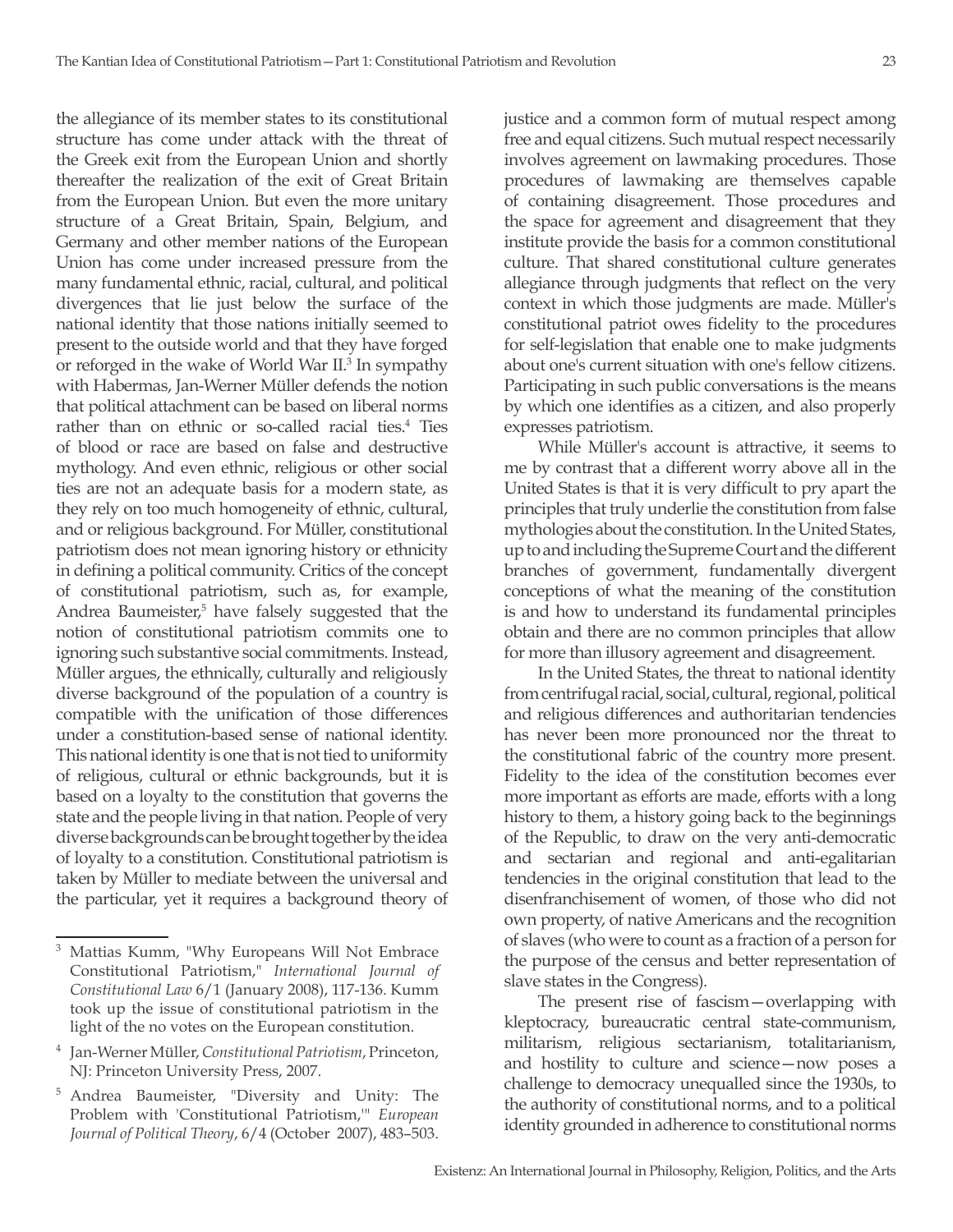and the norms of international law. At the same time, Étienne Balibar suggests that constitutional patriotism cannot be divorced from cosmopolitanism:

Basic disagreement over how to interpret the relationship between cultures, religions, and public institutions are well and truly *cosmo*political, in that they crystallize, in a specific national microcosm that is open and unstable, elements drawn from the whole world and its millennial history. Under contemporary conditions, the harder we try to close a "national" problem in on itself, the more we denature and destabilize it. That is plainly the logic of the unrest that has been erupting in what might be called the "global suburbs," where the upshot of migrations, diasporas, colonization and decolonization is that encounters between different cultural heritages and religions have become everyday realities, as have, consequently, the conflicts between them—all this against a backdrop of massive inequalities in social status and institutional recognition. The whole social formation is concerned by these clashes, their localization in the "suburbs" notwithstanding.6

Constitutional patriotism faces two problems. Given disagreements about the meaning of the constitution and the tendency to confuse mythologies about the constitution for the constitution itself, the question becomes to what the constitutional patriot owes fidelity. Second, as centrifugal forces make more pronounced the differences between citizens, the question becomes what it means to share and identify with one's fellow citizens. Put otherwise, how can a shared identity as a citizen encompass the varied individual identities of those who form the citizenry?

The Kantian idea of a constitution affords solutions to these two problems. The notion of a constitution cannot be limited to the particularities of a particular text (for example, Britain lacks such a text) or even to a particular national culture. The understanding of the document and of the political culture in which that document is invested (if a constitutional document exists) must be held up to a standard that is grounded in the citizens' very abilities to engage with each other politically, economically, and socially and to form a conception of self. Kantian constitutional patriotism is not patriotic to the original text of the constitution, but to the underlying idea behind the constitution, the idea that gives it systematic and also historical unity through changing amendments to the written constitution, the idea of constitutional and representational selfgovernment. In what follows, I provide an account of the Kantian idea of a constitution, trace its development, and then I articulate how constitutional patriotism properly grounded in the Kantian idea of a constitution compensates for inadequacies in alternative conceptions of constitutional patriotism.

## **Karl Jaspers, Immanuel Kant, and the Idea of the University**

Karl Jaspers puts the Kantian idea (*die Idee*) front and center in his work going back to his *General Psychopathology*. Jaspers concludes his *Psychologie der Weltanschauungen* with an appendix where he develops the different senses of idea (*Idee*) in Kant's critical works and where he shows how these different senses are systematically related.

Searching for a means to understand the present moment in a way that would enable Germany, and Europe more generally, to address its post-war problems and the prospect for continued conflict that those problems pose, Jaspers turned to the idea of a community of scholars whose concern was to advance citizens' freedom.7 His work on *The Idea of the University* starts from an argument that is at the core of one of Kant's final works, *The Conflict of the Faculties*, a work by Kant that is profoundly political and that also puts the role of the non-professional school in the university (the old philosophical faculty) and the role of the scholar, scientist, and especially the philosopher front and center in the establishment and in the public defense of truth and of the welfare of the whole person and of the whole body politic in the public sphere, while assigning to the faculty of religion a concern for spiritual welfare; of law for social welfare; and of medicine, for physical welfare. In the university, it is especially the philosophical faculty that is responsible for the public articulation of truth. Kant does not recognize the authority of the professional faculties of theology, law, and medicine to establish the truth proper even to their own domains independently of the government interest and selfinterest that motivates them. The university has arisen in response to rather narrow self-interest and a felt need by the state in particular historical circumstances, but

<sup>6</sup> Étienne Balibar, *Secularism and Cosmopolitanism: Critical Hypotheses on Religion and Politics*, New York, NY: Columbia University Press 2018, p. 19.

<sup>7</sup> Karl Jaspers, *The Idea of the University*, ed. Karl W. Deutsch, transl. Harold A. T. Reiche and H. F. Vanderschmidt, Boston, MA: Beacon Press, 1959.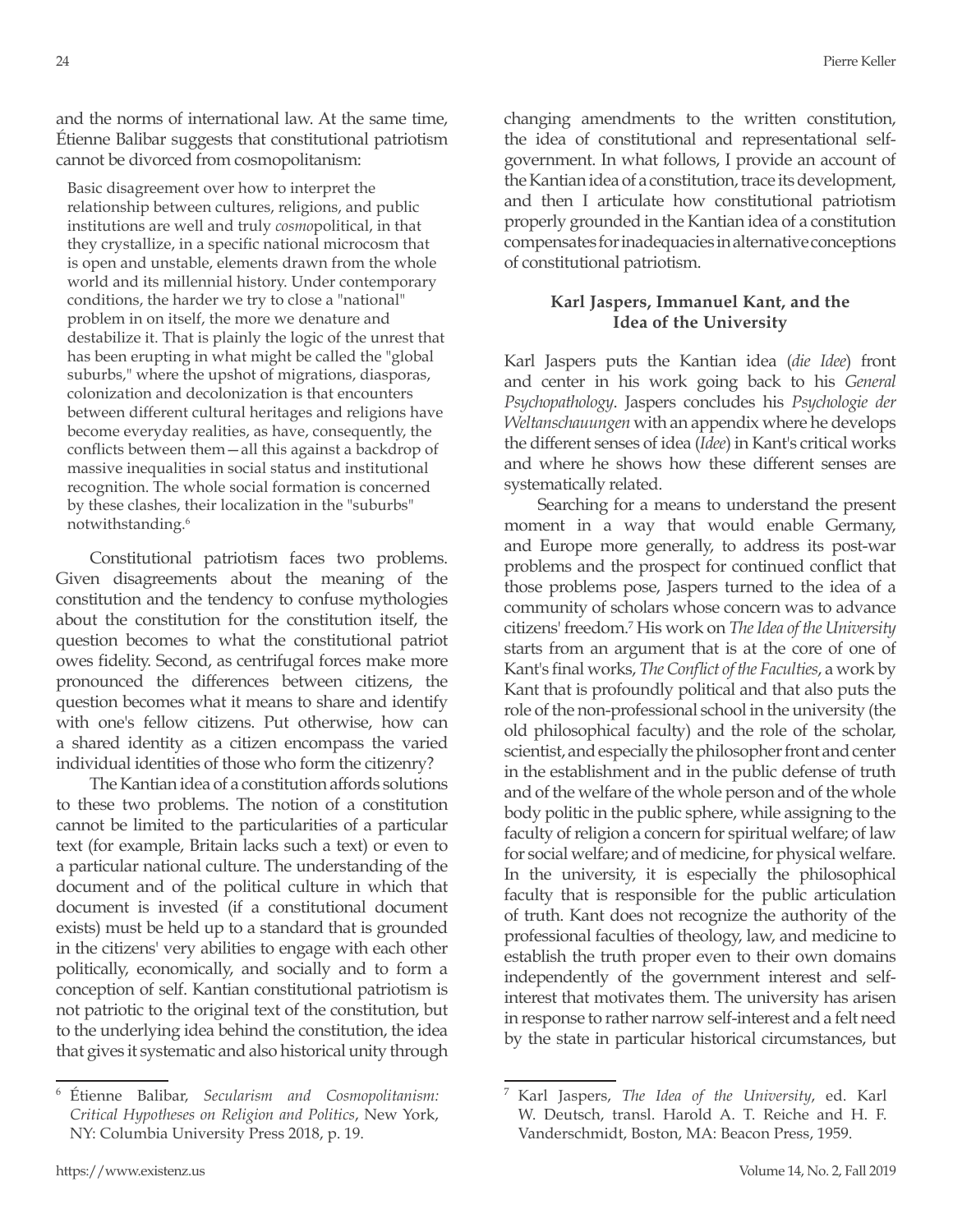the university nevertheless embodies an a priori idea for Kant that gives systematic structure to the university. The overall structure of the university is governed by the systematic pursuit of the welfare of society through research, learning and instruction. Kant ascribes to the philosophical faculty and especially to philosophy a special status in the pursuit of spiritual, social and physical welfare, to recognize and publicly to express the core of truth and of the good requisite to restraining the confusion of narrow and fleeting self-interest with action that is truly for the welfare of each and all. Jaspers follows Kant in this, and perhaps even more significantly in seeing a seminal role for the philosopher in the public sphere, but he does so in the sense of his own understanding of Kant as the "indispensable philosopher"; for Jaspers "to go back" to Kant would mean to "look for the source" of Kant's philosophy and "to go beyond" Kant is "to enter into the movement of Kant's creative thinking, to let it act within one's own self in the new situation."8 In the philosophical faculty, it is especially the philosopher, indeed in Königsberg, Kant himself, who is set the critical task of the public defense of truth and the public articulation of what matters to us most fundamentally.

Constitutional patriotism, and its very idea, and thus the idea of a distinctively Kantian constitutional patriotism, has become especially relevant to the post-WWII era (to what Jaspers refers to only in translation as the "modern age" but is more accurately rendered as the political-cultural situation of the time), the very idea of Kantian constitutional patriotism is perhaps more relevant than it has been at any time since the late teens, twenties, and thirties of the last century when Jaspers wrote *Die geistige Situation der Zeit*. 9 In its introduction, Jaspers alludes to the importance of the French Revolution for the development of "a specifically new epochal consciousness of time [and of the times]." The new consciousness involves auspicious beginnings and "prospects for the beginnings of a great future" coupled with the "horror before the abyss from which there is

no salvation" (*GSZ* 10). The new epochal consciousness of time and of the times is a mark of the revolutionary times inaugurated by the American and especially by the French revolution. The new epochal consciousness of the times is a transformation that Jaspers connects to Kant's claim in *The Conflict of the Faculties* (1798) that the French Revolution—despite the Terror and the aristocratic reaction and repression in neighboring countries such as his own Prussia (which went to war with revolutionary France)—had become an event that would not be forgotten and would in a certain sense become a lynch-pin for future political developments to a republican form of government. In this respect, consciousness of one's time motivates and becomes a focal point for one's identity as a citizen, and the patriotism that can come with it; it unifies past, present and future around an event of deep significance for the public and social identity and for the very idea of the university and of a republican constitution.

One can see Jaspers' own sense both of the prospects for the new post-revolutionary Weimar Republic and his own worries about the possibility of the coming chaos; to be sure Jaspers notes in a foreword that he was hardly aware of the National Socialist German Workers' Party at the time in 1930 when he wrote the book (*GSZ* 4). Rather his concern arose from the chaos that ensued from World War I, the German defeat, the German revolution, reaction and post-war collapse, and the awful times of hyperinflation and the Great Depression. All of this was very much on his mind. Yet even if Jaspers regarded the German Empire and especially its Prussian aristocracy with critical regard, he also tends to show a genuine horror at some of the manifestations of a more classless society. Jaspers expresses his distrust of mass society; his attacks on mass society made Jaspers famous in Germany. For Jaspers, the critique of the masses is not an attack on the proletariat, but on a kind of social conformity that extends throughout society and threatens to overcome the universities with "mass existence" (*GSZ* 149): "Aristocracy and the masses are...no longer specifically political problems anymore" (*GSZ* 216).

The influence of Friedrich Nietzsche on this aspect of the thought of Jaspers is unmistakable, but Nietzsche is not a philosopher that Jaspers had ever understood in opposition to Kant. Jaspers rightly sees Kant as a fiercely public political philosopher who confronts uncritical thought in all of its forms. Like Nietzsche, Jaspers worries that mass society will prevent the development of the true aristocrats of the spirit, a conception that

<sup>8</sup> Karl Jaspers, "Kant," in *The Great Philosophers, Volume I: The Foundations*, transl. Ralph Mannheim, New York, NY: Harcourt, Brace & World 1962, p. 230-381, here p. 380.

<sup>9</sup> Karl Jaspers, *Die geistige Situation der Zeit*, Berlin, DE: Sammlung Göschen, 1932. [Henceforth cited as *GSZ*, translations by Pierre Keller.] There is an English translation with the misleading title *Man in the Modern Age*.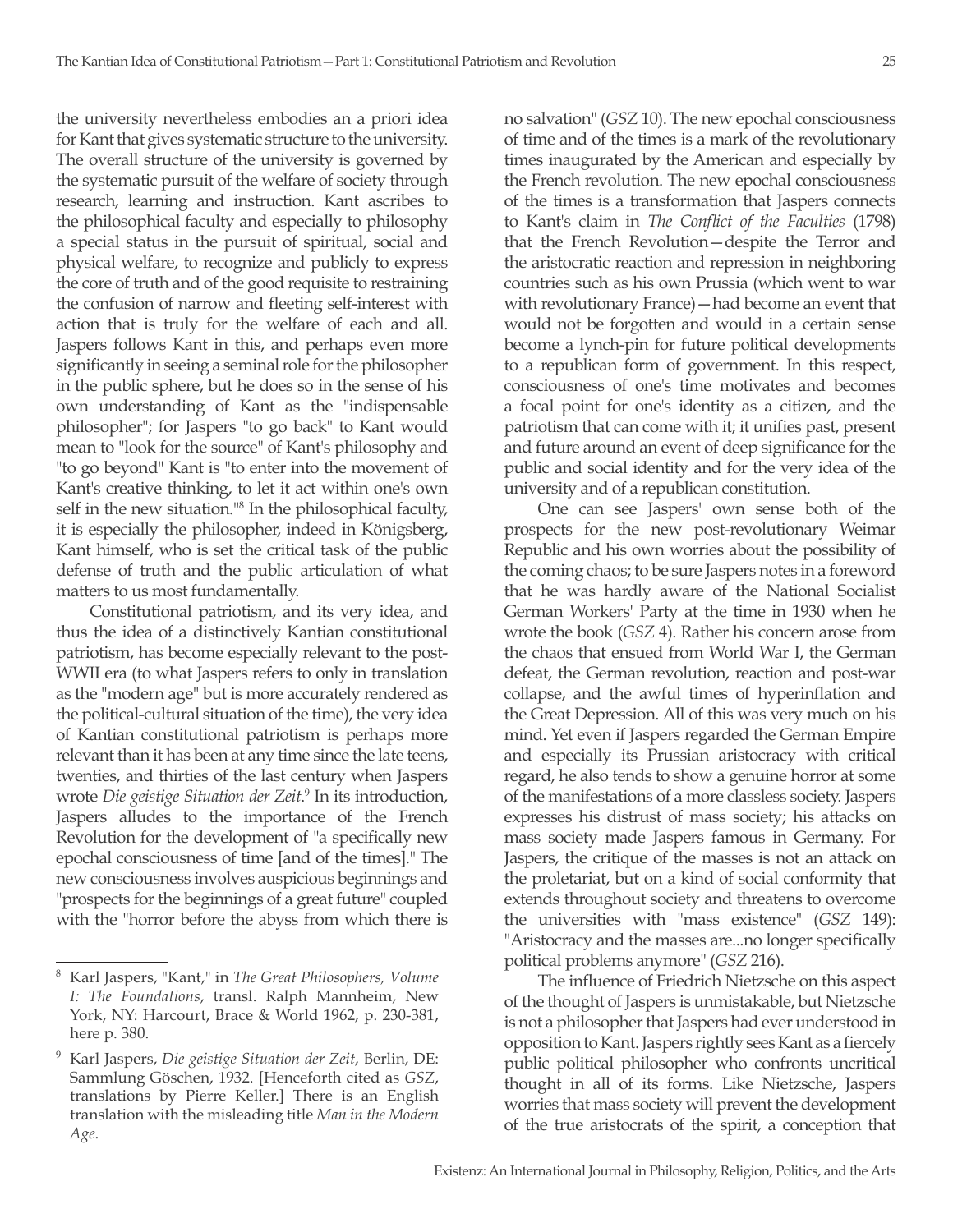Jaspers also associates with Kant. Jaspers draws starkly from Kant's *Religion within the Limits of Reason Alone* but also with an eye to the Lutheran-Kantian ideas of an invisible church and mystical body that inspired Friedrich Hölderlin, G. W. F. Hegel, and F. W. J. Schelling in Tübingen:

The aristocracy of the spirits who exist as who they truly are is strewn about the world. The person who enters that aristocracy does not select himself through being judged [to be an aristocrat of the spirit], but by realizing his own being. The unity of this irregular distribution is like the invisible church of a mystic body [*corpus mysticum*] in the anonymous chain of friends, from whom here and there a member becomes visible to another, perhaps distant, self. [*GSZ* 215]

Neither mass culture nor the culture of the Prussian aristocracy could be appropriate objects of patriotic pride, for neither provides a means to actualize one's own individual identity via one's identity as a member of a group. The aristocracy of social status fails because membership is grounded in ties of blood, land, or wealth. Mass society fails in that it impedes individual self-development. One must look to those who are concerned with enlightenment and with the idea of a civil constitution and to the very idea of a university instead. One must especially look to the members of the community of agents who share both in individuality of achievement and in the cooperative endeavor of making ours a better world. Kant's idea of the "invisible church" brings individuals together in the common spiritual-cultural purpose of pursuit of individual and general welfare constrained by the good. For Kant, the "invisible church" is the true civil society of those concerned with both the individual and the common welfare, of which the church and the state are only external manifestations. One only gains admittance to the invisible church of persons with true character through a complete revolution in one's life. For only such a revolution can bring about the integrity and unity of purpose involved in truly having a distinctive character. Kant's "revolution in thought" is already a transformation of the whole character of the human being. The "invisible church" of Kant's Religion is constituted by the truth and the good that philosophy recognizes in and as what motivates us in all the diversity of historical faiths.

Here is how Michel Foucault would put Kant's point in the face not of the German revolution of the late teens, and the rise of Fascism in the early thirties, but of the events of 1968 in Paris:

Therefore, it is not the revolutionary process which is important, it matters little if it succeeds or fails, this has nothing to do with progress, or at least with the sign of progress that we are seeking. The failure or success of the revolution are not signs of progress or a sign that there is no progress. But still if it were possible for someone to understand the Revolution and know how it would unfold, well they themselves have to undergo this Revolution of which they are not the active agents.10

Through the courageous participation of the spectators of the French Revolution (such as Kant himself) who embraced the fundamental principles of the Revolution while decrying its methods, and ignored the threats from conservative reaction, the Revolution would become a signal event with a significance that binds human history together in a newly significant and systematic manner by showing a capacity in us to promote freedom and human rights, republican principles and anti-militarism. Kant himself viewed the manner in which the spectators of the French Revolution interpreted the event as a recognitive sign of the will for a republican and non-bellicose state that would become a rememorative sign of that event and its republican significance. As such, the spectator's interpretation would look forward, as a prognosticative sign, to a future without war and with true cosmopolitan republican self-legislation that would establish human rights. Here again is how Foucault frames this issue as it is presented by Kant in *The Conflict of the Faculties*. Foucault writes:

The Revolution as spectacle, and not as gesticulation, as a repository for the enthusiasm of those who watch it and not as the principle of upheaval for those who participate in it, is a "*signum rememorativum*," [rememorative sign] since it reveals this predisposition as originally present, it is a "*signum demonstrativum*" [it is a demonstrative sign] because it shows the present efficacy of this predisposition; and it is also a "*signum pronosticum*" [a prognostic sign] since even if some results of the Revolution can be challenged, one cannot forget this predisposition that was revealed through it. [*WR* 91]

Foucault implicitly recalls both Jaspers' and Ernst Cassirer's appeal to Kant's transformative revolutionary understanding of a signal event in human history that

<sup>10</sup> Michel Foucault, "What is Revolution?" in *The Politics of Truth*, ed. John Rajchman, transl. Lysa Hochroth, Los Angeles, CA: Semiotext(e) 2007, p. 90. [Henceforth cited as *WR*]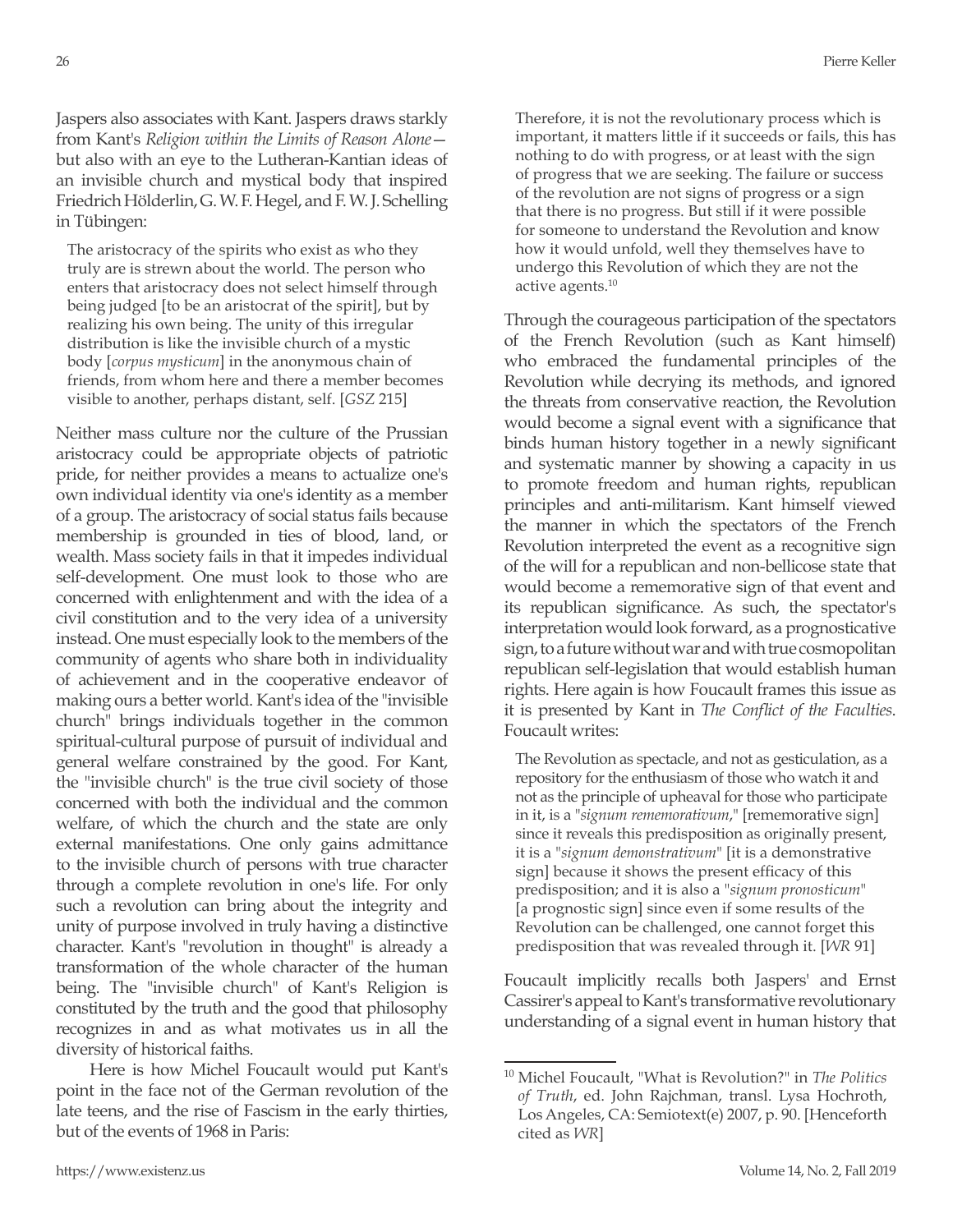has fundamental importance both for human rights and for the overall trajectory of human history and for the very role of the philosopher and of the university in the state. As Cassirer makes the point:

It is the certainty of this disposition on which is founded the hope of the evolution of a condition of natural right in the relation of the individual to the state and in the relation of separate states to each other. A phenomenon such as the French Revolution was, will never be forgotten, because it has revealed a capacity for the better in human nature, the like of which no politician would have rationalized from the course of things till now, and which alone unites nature and freedom in accordance with the inner principles of right in mankind.

Now it is shown that the ideal of the state, as the great social theoreticians have regarded it—as the ideal of a constitution concordant with the natural rights of man—is no empty chimera, but rather the standard for every civil constitution in general. And with this insight "perpetual peace" ceases to be a mere dream: for the establishment within a nation of a constitution strictly democratic and republican in spirit also offers the external guarantee—as the book *Perpetual Peace* had already put forward-that the intent of unjustly oppressing one nation by another, and likewise the means of realizing this intent, are progressively weakened, so that approximation to the "cosmopolitan" condition is also progressively fulfilled in the history of nations.<sup>11</sup>

Kant takes the development of the idea of republican constitution to be grasped through the action of the philosopher in the philosophical faculty who embraces the idea of the university and endeavors to speak the truth and especially truth to power by proclaiming in the public sphere the importance in world-history of a revolution intended to establish the fundamental rights of human beings.

The importance of the French revolution for establishing human rights only becomes apparent when one can see it as an event that brings forth a signal and historically significant public participatory response to that event and that allows one to occupy in and through one's action the Copernican standpoint which is able to grasp the system of changing spatial and temporal, but also socio-political and historical relations from within a changing standpoint in that very system of relations and to avoid the stance of those who are stuck in modes of past thought, including the ones that cannot give up the idea that humans occupy a historically and socially as well as spatio-temporally unchanging standpoint in the universe. Kant discusses the significance of the French revolution for a revolution in our thought that will lead us in human history to the respect for and establishment of human rights and the republican form of self-government that for Kant underlies all self-government. Kant writes that to orient ourselves systematically in history (and in nature), we need to take up the proper Copernican stance to history:

If the course of human affairs seems so senseless to us, perhaps it lies in a poor choice of position from which we regard it. Viewed from the earth, the planets sometimes move backwards, sometimes forward, and sometimes not at all. But if the standpoint selected is the sun, an act which only reason can perform, according to the Copernican hypothesis they move constantly in their regular course. Some people, however, who in other respects are not stupid, like to persist obstinately in their way of explaining the phenomena and in the point of view which they have once adopted, even if they should thereby entangle themselves to the point of absurdity in Tychonic cycles and epicycles.12

In *The Conflict of the Faculties*, Kant retrieves the dynamic significance of the Copernican standpoint from the vantage point of a philosopher speaking the truth in the public sphere. In publicly articulating the significance of the French revolution for the idea of a republican constitution and for the development of humanity toward the universal respect for human rights, Kant is simultaneously publicly articulating the standpoint and expressing the agency of the philosopher committed to understanding the cosmos in terms of the systematic normativity of the good. Kant sees the normative role of the philosopher and of the philosophical faculty in general within the university and the state in publicly telling the truth as constitutive of their very constitutive significance in the very idea of the university and of the state. This is why, in the end, even the scholastic pursuit and analysis of truth cannot be divorced from its political and social context and political and social agency in behalf of the normativity of human rights and of the good.

<sup>11</sup> Ernst Cassirer, *Kant's Life and Thought*, transl. James Haden, New Haven, CT: Yale University Press 1983, p. 40.

<sup>12</sup> Immanuel Kant, "The Conflict of the Faculties (1798)," transl. Mary J. Gregor and Robert Anchor, in Religion and Rational Theology, eds. Allen W. Wood and George Di Giovanni, New York, NY: Cambridge University Press 1996, pp. 233-328, here p. 300.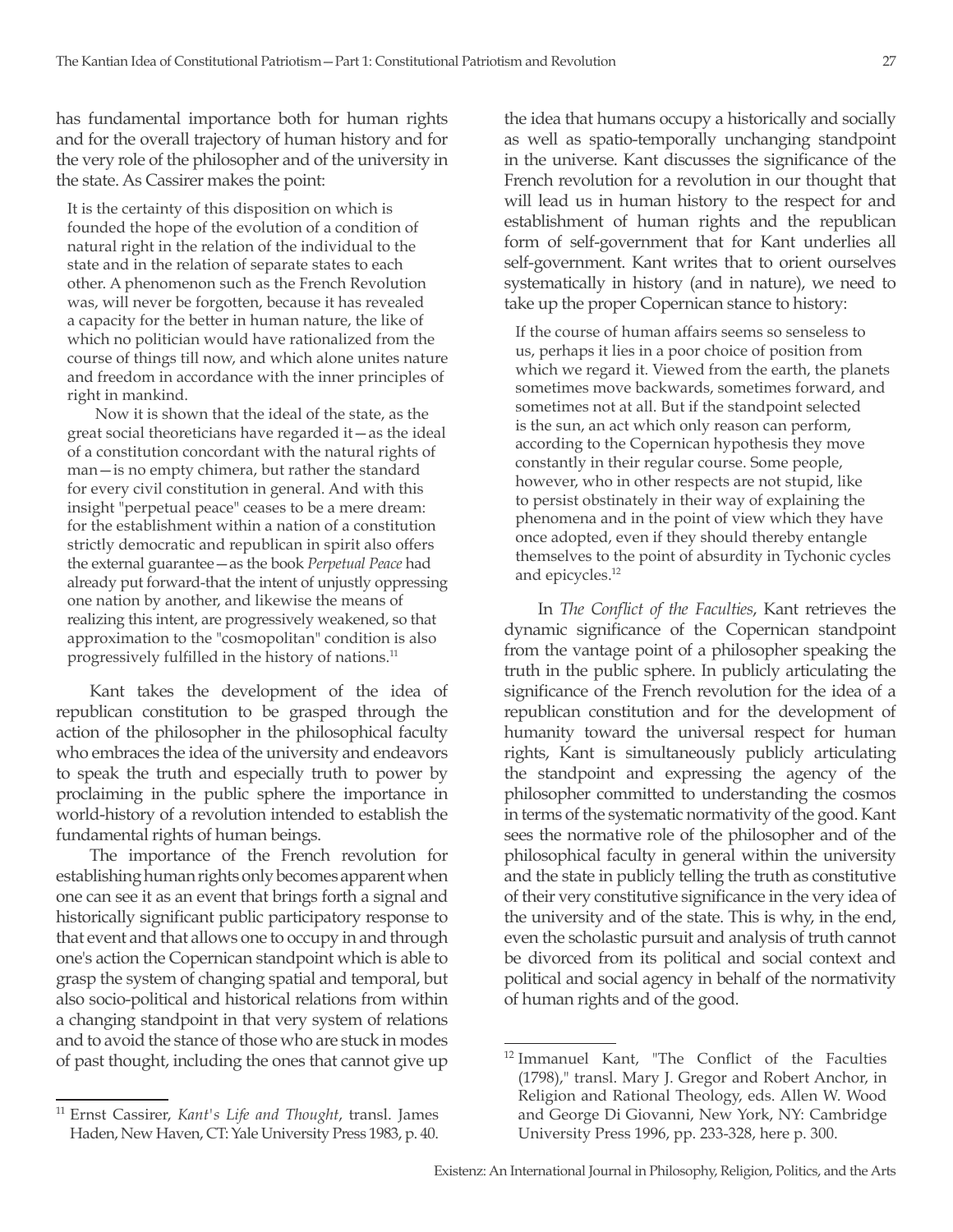## **Ernst Cassirer and** *The Idea of a Republican Constitution*

At roughly the same time as Jaspers was engaging with Kant's *The Conflict of the Faculties* and its idea of a university and of a republic and the role of the philosopher in mediating between the idea of a republic and of the university in the public sphere, Cassirer too put forward Kant's revolutionary conception of the philosopher in the university and in the public sphere but in a way that was even more emphatically committed to the idea of a republican constitution and to the Kantian idea of constitutional patriotism. In his defense of the idea of the Republican Constitution, Cassirer recalled the past of German thought and its present in order to draw strength for the future in the defense of republican ideals. In his speech on *The Idea of a Republican Constitution*, published as a book in 1929, Cassirer argued in a heroic defense of the Weimar Republic on the eve of the Nazi takeover and dissolution of the new German Republic that the republican form of government was not an alien import, as German imperialists had been claiming, but had its modern roots in the social thought of G. W. Leibniz, Christian Wolff, and Kant.<sup>13</sup>

In *The Social Contract* (Book I, Chapter 8), Jean-Jacques Rousseau maintains that human beings acquire "moral freedom" with civil society.14 This freedom makes human beings masters of themselves; it emancipates human beings from slavery to their appetites by making them autonomous and capable of governing themselves according to law: "obedience to a self-prescribed law is liberty" (*SC* 114). The ability that persons have to take responsibility for their actions allows them to institute laws for themselves and in this sense to be self-legislating and autonomous. Following Georg Jellinek,<sup>15</sup> Cassirer argued that the German conception of autonomy in the tradition of Leibniz, Wolff, and Kant introduced something crucial both to the American and French revolutions and to their conceptions of a republic governed by the people and with a fundamental respect for human rights. Rousseau's conception of freedom and autonomy as the basis for civil participation in the states was an important modern development. But Jellinek argued that there was something that was fundamentally lacking in Rousseau's conception of autonomy, a fundamental place for individual human freedom in the new freedom instituted by the social sphere. Rousseau's social contract has its basis in "the total alienation of all association and of all its rights to all community," an "alienation made without reservation and with "no right for any association to reclaim" that alienation of its rights (*IRV* 11). The importance of the community is, to be sure, emphasized by Rousseau, who is significantly influenced by the Greek *polis* and the hope of re-establishing a modern version of the Greek *polis* in Geneva. However, Rousseau's commitment to individual freedom and rights is far less pronounced.

The Leibnizian-Wolffian-Kantian tradition emphasizes the fundamental character of the human rights of individuals and takes those rights of individuals to be inalienable:

Leibniz is also—so far as I can see—the first among the great European thinkers to have defended the principle of the inalienable rights of the individual with full emphasis and all decisiveness in his grounding of ethics and in his philosophy of the state and of right. [*IRV* 13]

Leibniz argues in his *Méditation sur la notion commune de la justice* in favor of such inalienable individual rights. According to Jellinek and Cassirer, Leibniz's conception is worked out in Wolff's works on natural law and then goes on to influence the American conception of liberty (*IRV* 15). The American conception of liberty is embodied in the Declaration of Independence and the Constitution and anticipated by the Virginia declaration of right of June 12th, 1776; the Wolffian conception of natural law is taken by Jellinek and Cassirer to influence the formulations of human rights especially in the constitutions of the American states through William Blackstone's 1765 *Commentaries on the Laws of England*. While Blackstone's work is undeniably also influenced by John Locke, Jellinek and Cassirer maintain that its commitment to inalienable

<sup>13</sup> Ernst Cassirer, *Die Idee der Republikanischen Verfassung: Rede zur Verfassungsfeier am 11. August 1928*, Hamburg, DE: De Gruyter, 1929. [Henceforth cited as *IRV*, translations by Pierre Keller.]

<sup>14</sup> Jean-Jacques Rousseau, *The Social Contract: Principles of Political Right*, transl. Henry J. Tozer, New York, NY: Charles Scribner's Sons 1898, p.114. Hathi Trust online https://hdl.handle.net/2027/uc1.31210000666089. [Henceforth cited as *SC*]

<sup>15</sup> Georg Jellinek, *The Declaration of the Rights of Man and of Citizens: A Contribution to Modern Constitutional History*, transl. Max Farrand, New York, NY: Henry

Holt 1901, p. 11. Project Gutenberg online http:// www.gutenberg.org/ebooks/29815.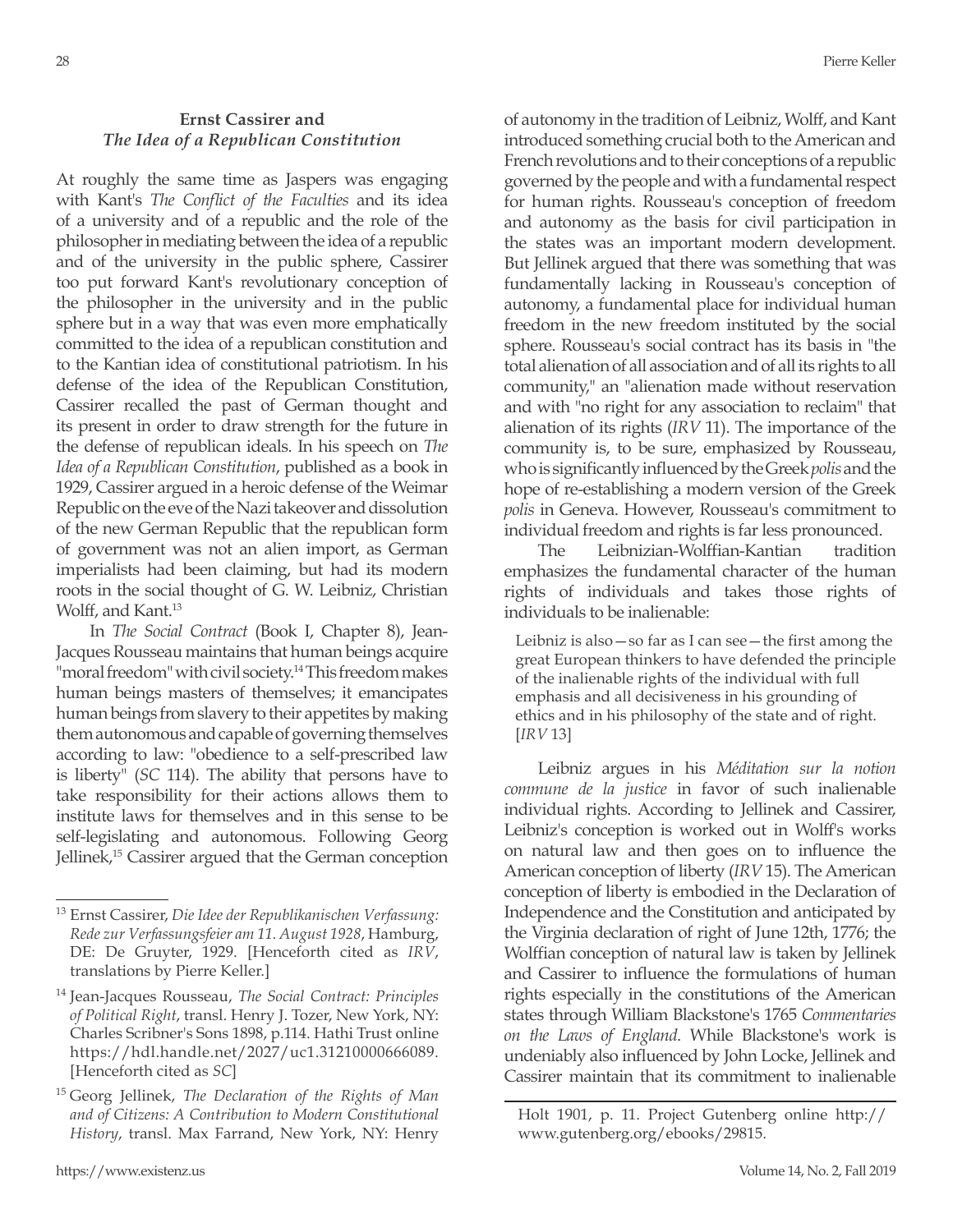human rights is due to the German natural rights tradition and especially to Wolff's work.16 Cassirer then goes on to argue in *The Idea of a Republican Constitution*, with Jellinek and Erich Voegelin, that the bills of right of the individual American states, influenced by that conception expressed in Blackstone, were in turn the basis for the conception of rights expressed by the French National Assembly on August 16th, 1789.<sup>17</sup> Cassirer and Jellinek probably overestimate the extent to which the work of Leibniz and Wolff that came to fruition in Kant, German Romanticism, and in German idealism actually influenced the mainstream in American thought in the run-up to the American and to the French revolutions.

Habermas has observed in his early paper on "Natural Law and Revolution" that the aims of the Bill of Rights amended to the American constitution comes after rather than before the Constitution.18 The aim was to show that on the basis of universal natural rights, that the rights that the former colonists had enjoyed as colonies still obtained in the new independent state. The revolutionary aspect of the American Bill of Rights is its appeal to natural law, understood as universal natural law, to ground the new society. By contrast, in France a break with a thousand-year history and a formulation of a new order based on natural law and universal natural rights was on the agenda. Thus, universal natural law became the starting point for the revolution in a very different sense. The Americans assumed, following Locke, that the function of rights stemmed from protecting private property. Therefore, only those who could own property, unenslaved adult males, enjoyed the rights articulated in the Bill of Rights. Moreover, the relevant rights and duties are only those that come with private property ownership. The French could not take such (only apparently) egalitarian principles for granted in a society that had been highly structured and governed aristocratically and especially feudally and monarchically (including by the clergy).

The French revolutionaries aimed for a completely new revolutionary society. The Rousseauian conception of social-political autonomy together with the need for a new revolutionized French society meant that previous rights and privileges needed to be radically swept away. In the American colonies, the Lockean conception of private property (and the protection of private property) as the basis for human rights coupled with the conservation of the rights that the previous colonies still enjoyed meant that much of the status quo ante was preserved. Thus, in both the American and the French revolutions, the extent to which universal human rights and the respect for individuality were both sustained and preserved was severely limited.

The history of the last two centuries has been the story of fitful attempts to do full justice to both individuality of the individual and of cultures and heritages and to a fully cosmopolitan conception of truly universal human rights; we live in a time when that very goal is under severe and unrestrained attack from the forces of entrenched special interest and antienlightenment reaction. The American and French conceptions of rights at this point manifest a tension between the individual and the universal. The Lockean conception makes individuals' private interests the source of their individual rights. The Rousseauian conception holds that rights emerge only in virtue of one's association with others and in order to manage that association. The way in which one's identity as a citizen is unified with one's individual remains obscure if one's entitlement to rights is treated as a matter of one of these aspects of one's self exclusively.

Cassirer's contemporary, the great German historian Friedrich Meinecke, demonstrates the centrality of the dynamic unity of the particular and of the universal embodied in Romantic thought. According to this conception of what Hegel calls the "concrete universal," neither the individual, the particular or the universal can ever adequately be understood independently of each other and of the process through which the authority of norms is established in and by what we do. This is the notion of individual, of local community, of nation and of cosmopolis not at odds with each other but in which individual, community and cosmopolis at least strive to find their own individual place in a whole in which the aspirations of each individual, each community are also recognized. Meinecke argues that the conception underlies German thought into the formation of the second German Reich. The notion of community and individuality in question is not juxtaposed to universal

<sup>16</sup> Ernst Cassirer, *Freiheit und Form: Studien zur deutschen Geistesgeschichte*, Berlin, DE: Bruno Cassirer 1918, pp. 492 ff. Archive online https://archive.org/details/ freiheitundforms00cassuoft.

<sup>&</sup>lt;sup>17</sup> Erich Voegelin, "Der Sinn der Erklärung der Menschenund Bürgerrechte von 1789," *Zeitschrift für öffentliches Recht* 8/1 (1928-1929), 82-120, here pp. 82-5.

<sup>&</sup>lt;sup>18</sup> Jürgen Habermas, "Natural Law and Revolution," in *Theory and Practice*, transl. John Viertel, Boston, MA: Beacon Press 1973, pp. 82-120.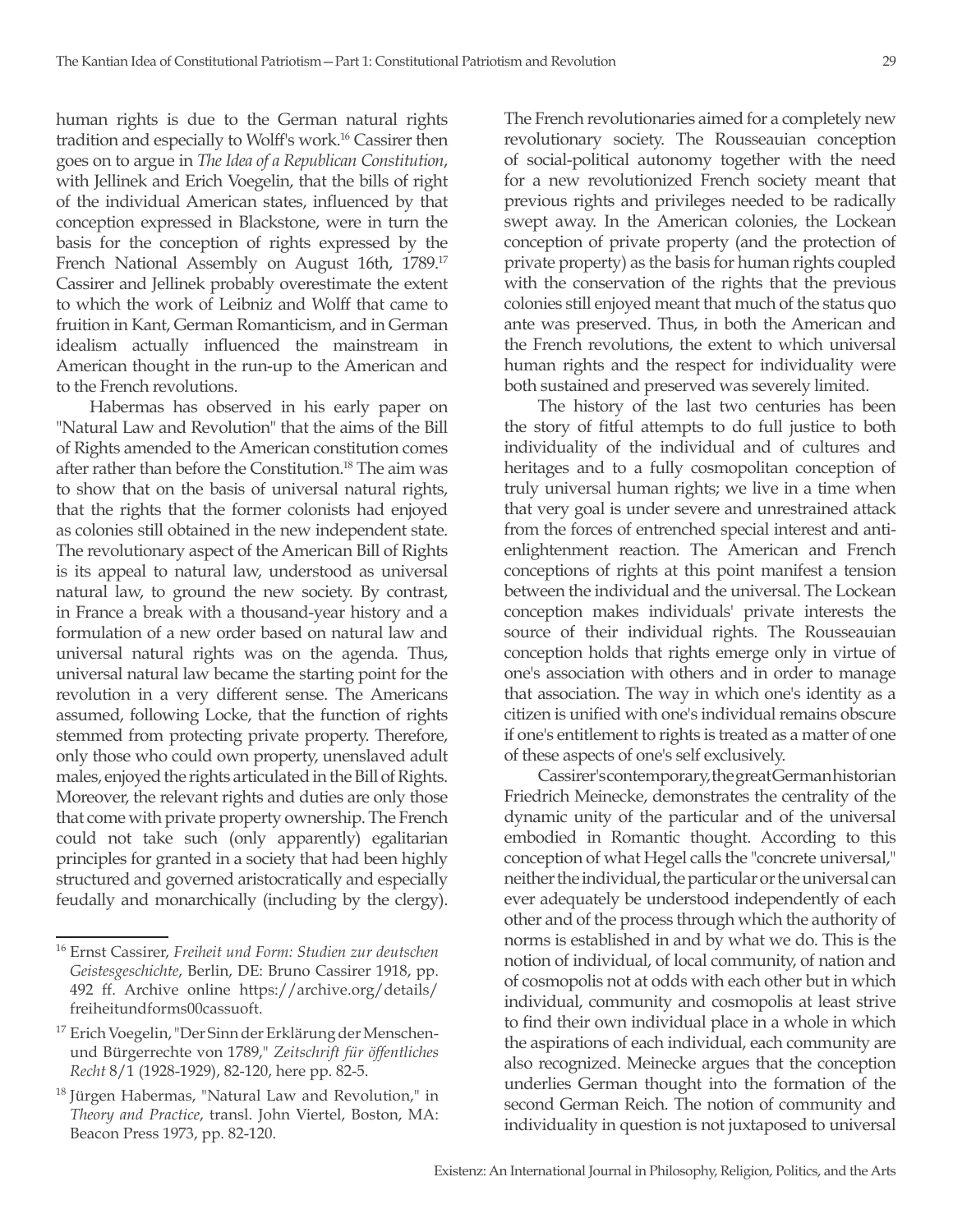standards including human rights but ultimately express themselves in terms of a commitment to a universally structured, but also individual-oriented and socially concerned cosmopolitanism.19 Meinecke himself shifts away from this attractive ideal and away from the Idea of Republican Constitution to affirm the importance of overcoming this dynamic cosmopolitan conception of republican unity in favor of a different conception of where Germany's distinctive contribution to social thought is to be found, in the apotheosis of the Prussian-German nation state.

Cassirer and Jaspers may be said both to accept and indeed emphasize an important dimension of Meinecke's narrative. Cassirer and Jaspers affirm the dynamic unity of the individual, the particular and the universal in the cosmopolitical process through which the identity of German thought is instituted. They affirm that the rights of individuals and their aspiration to excellence and, following Fichte, that the very conception of the German nation is tied to the cosmopolitan destiny of German culture. They view the cosmopolitan nationalism of which the Prussian-German states are the heirs as a force to be marshalled against the forces in the Prussian and German nation-state fundamentally arrayed against such cosmopolitanism.

Meinecke, Cassirer, and Jaspers are right that a distinctive cosmopolitan, pluralist and dynamically individualistic, but also universalist conception of freedom did emerge in the tradition of German thought. This conception of cosmopolitan autonomy lies at the heart of the idea of a Republican Constitution especially as Kant articulates that idea. This conception also did become the basis upon which the German Republic in Weimar (itself once the center of German Romanticism and German idealism) could lay claim to a republicanism not transported onto Germany from an alien soul, but at the heart of German thought, including the thought of Cassirer himself and of the thought of his somewhat younger contemporary, Jaspers. This is a cosmopolitan, pluralist conception of universal human rights that would become the focus of Jaspers' thought in the period following the collapse of the Nazi regime and in the ensuing post-war period. It would pave the way for his conception of truth and logic as grounded in a truly inclusive world culture and world

<sup>19</sup> Friedrich Meinecke, *Cosmopolitanism and the National State*, transl. Robert M. Kimber, Princeton, NJ: Princeton University Press 1970, especially pp. 49 ff.

philosophy. It is no less important today to recall this idea of a Republican Constitution and of a cosmopolitan conception of philosophy and of politics than it was in the twenties and thirties and in the wake of World War II. One cannot and need not give up on individuality in favor of universality, or on universality in favor of particularity and individuality. Also, one does not need to think of the abstractions of theoretical philosophy and even of mathematics and physics as floating free of the significance that things have for citizens in the social and political domain of the public sphere. Even the abstractions of logic, mathematics, and physics are part of a public culture of research and the exchange of ideas with a seat especially in the university and dependent even outside of the university on the very idea of a university as a free public sphere for the communication of truth as well as for vocational training. Embrace of a dynamic cosmopolitan individualism also does not involve embracing the excesses of political and other forms of Romanticism. The effort to develop an alternative conception of social and political order and of the public sphere is at the heart of Kantian developments in political and social philosophy that have extended from the work of Jaspers to that of the most prominent students of the great American political theorist John Rawls.

Kant's notion of fidelity to the constitution, and constitutional patriotism in the tradition of Cassirer and Jaspers involves fidelity to the very idea of a republican government and that is for Kant and the Kantian tradition fidelity to the fundamentally public process through which citizens are able together to establish laws according to which they govern themselves not by dogmatic decree but through the insight that this furthers the shared freedom and good of all. Habermas' conception of fidelity to the constitution is more abstract in that it views fidelity to the constitution in terms of the commitments of a normative discourse ethics; at the same time, it is more specific than that of the Kantian tradition in that it takes fidelity to a constitution to be fidelity to a specific nation state as the embodiment of the normative requirements of discourse ethics. The abstractness of Habermas' conception is in part a function of his attempt to graft an analytic speech act theory of language onto the foundations of what was initially a much more inclusive and rich conception of the public sphere as the grounds of action thus stripping his original conception of the public sphere of its richly normative and socio-cultural resources. Habermas attempts to ground reason in the social use of language